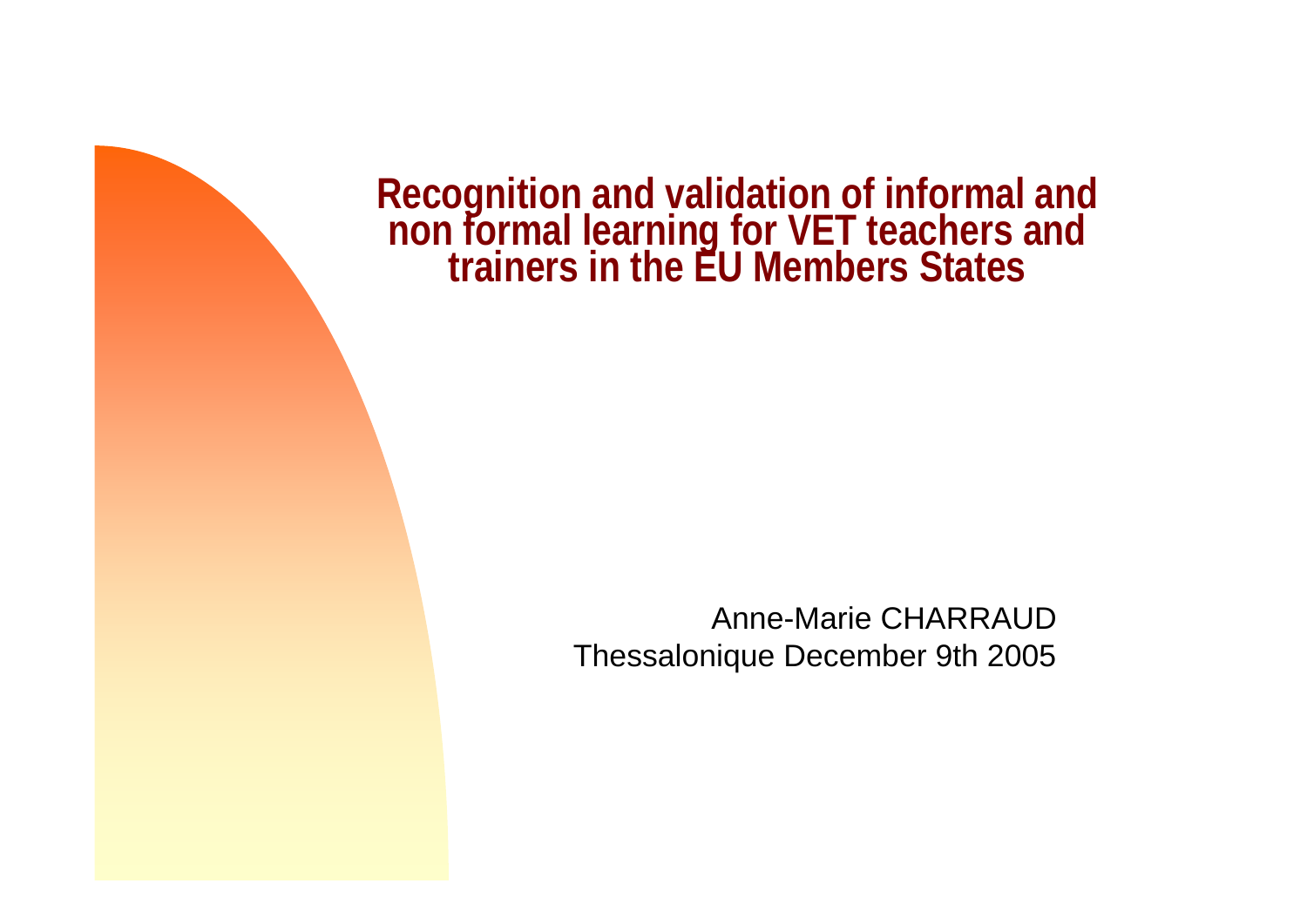# **A TTnet project**

One hypothesis :

practices of RVNFIL can be developed according to a problem to solve and not according to specific methods set up by a country. In this case the same method may be used in all countries.

Three phases:

- exchanges about the concepts and debates about recognition and validation of informal and non formal learning
- <mark>- collect</mark>ion of examples in nine countries volunteers
- <mark>- analysi</mark>s of the results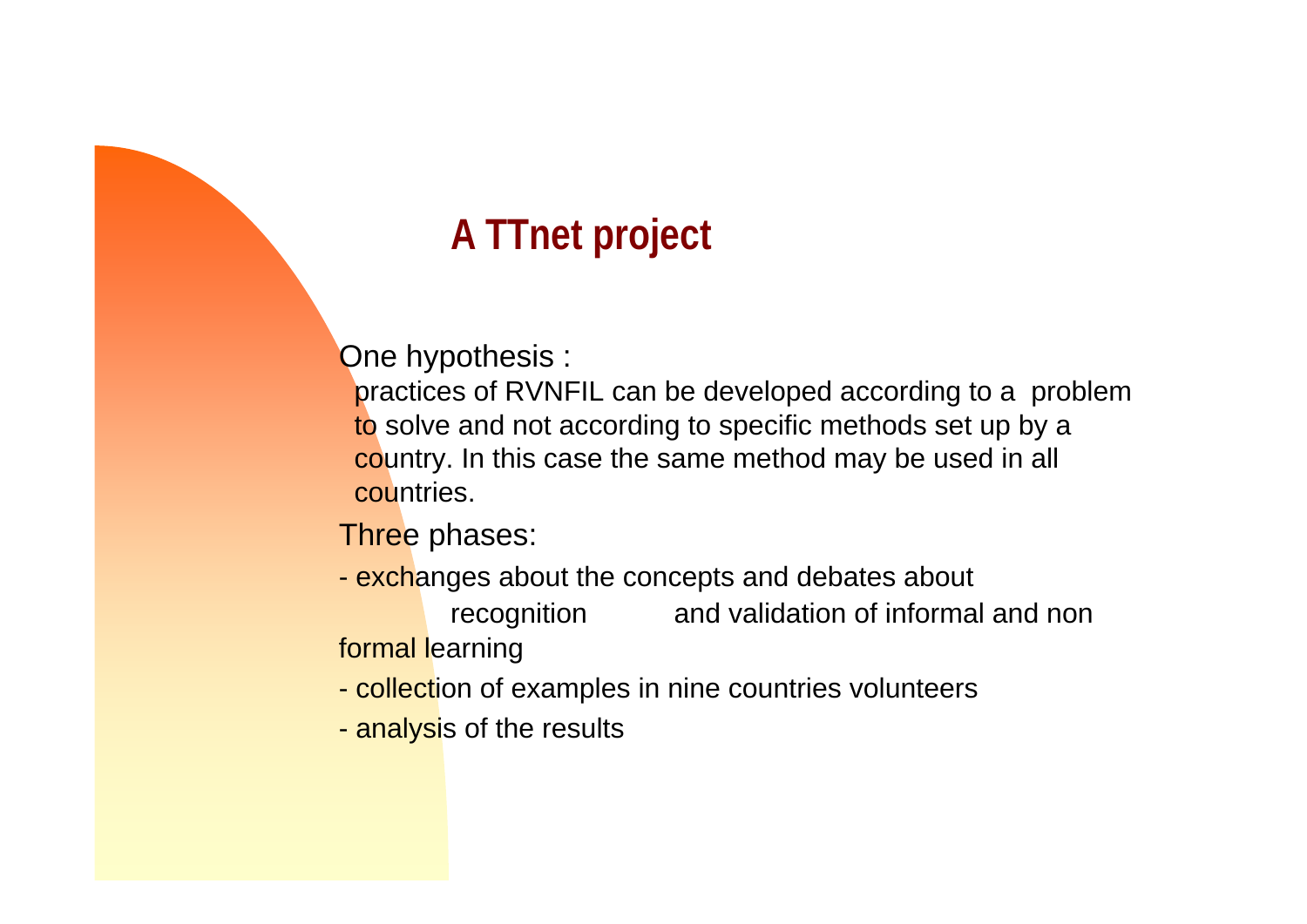### **9 Countries involved**

- Belgium Italy
- Denmark
- Finland
- France
- Ireland
- 
- Lithuania
- Slovakia
- United Kingdom

**First phase : October to December 2004** Second phase: January to may 2005 Third phase : June to August 2005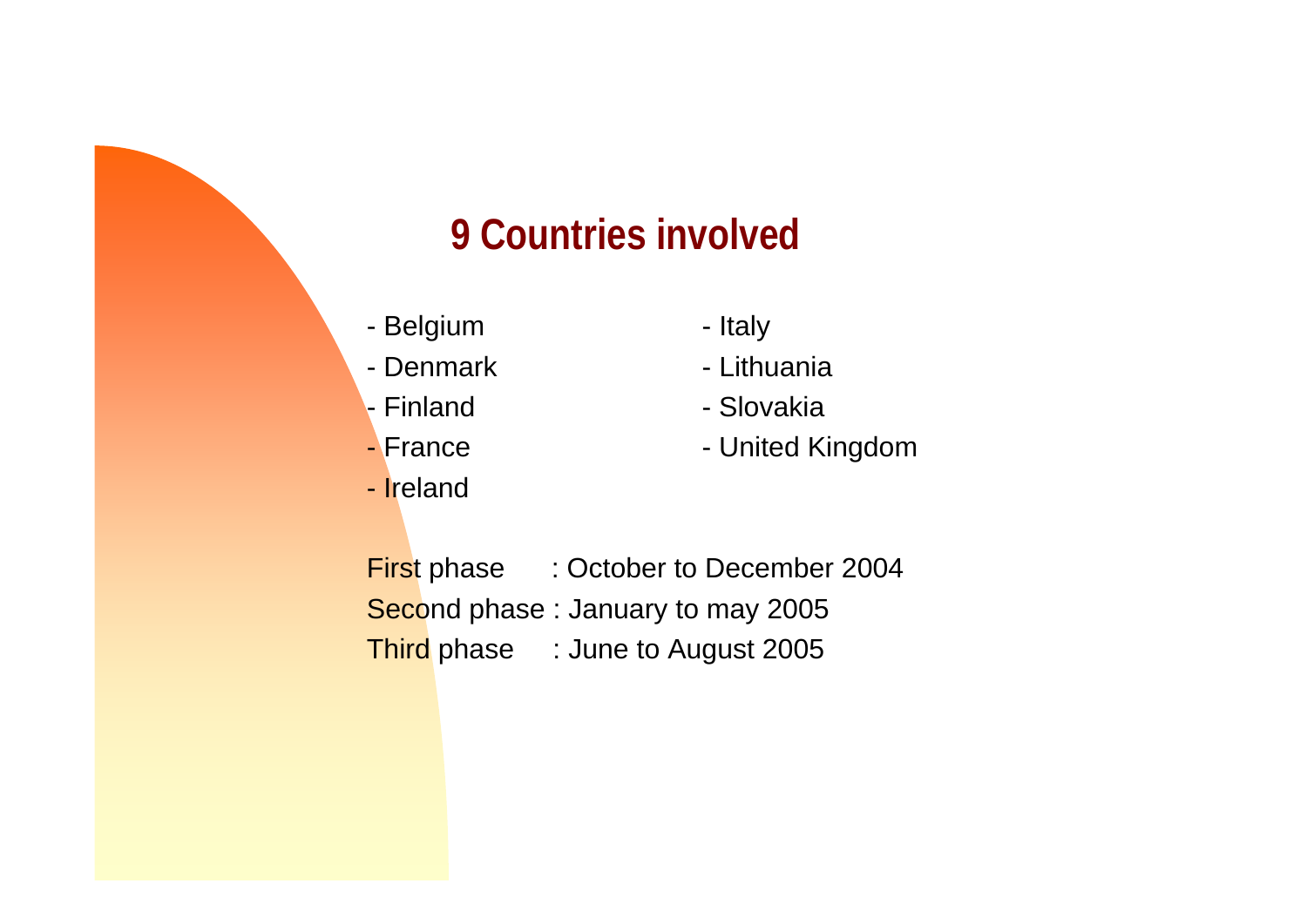## **Methodology**

Synthetic recall for each country of :

- requirements and conditions of the recognition of trainers and teachers qualification

- policies and practices in use about RVNFIL

Synthetic recall about main debates and principles already proposed at the EU level

Set up of a common grid for collecting information about study cases of RVNFIL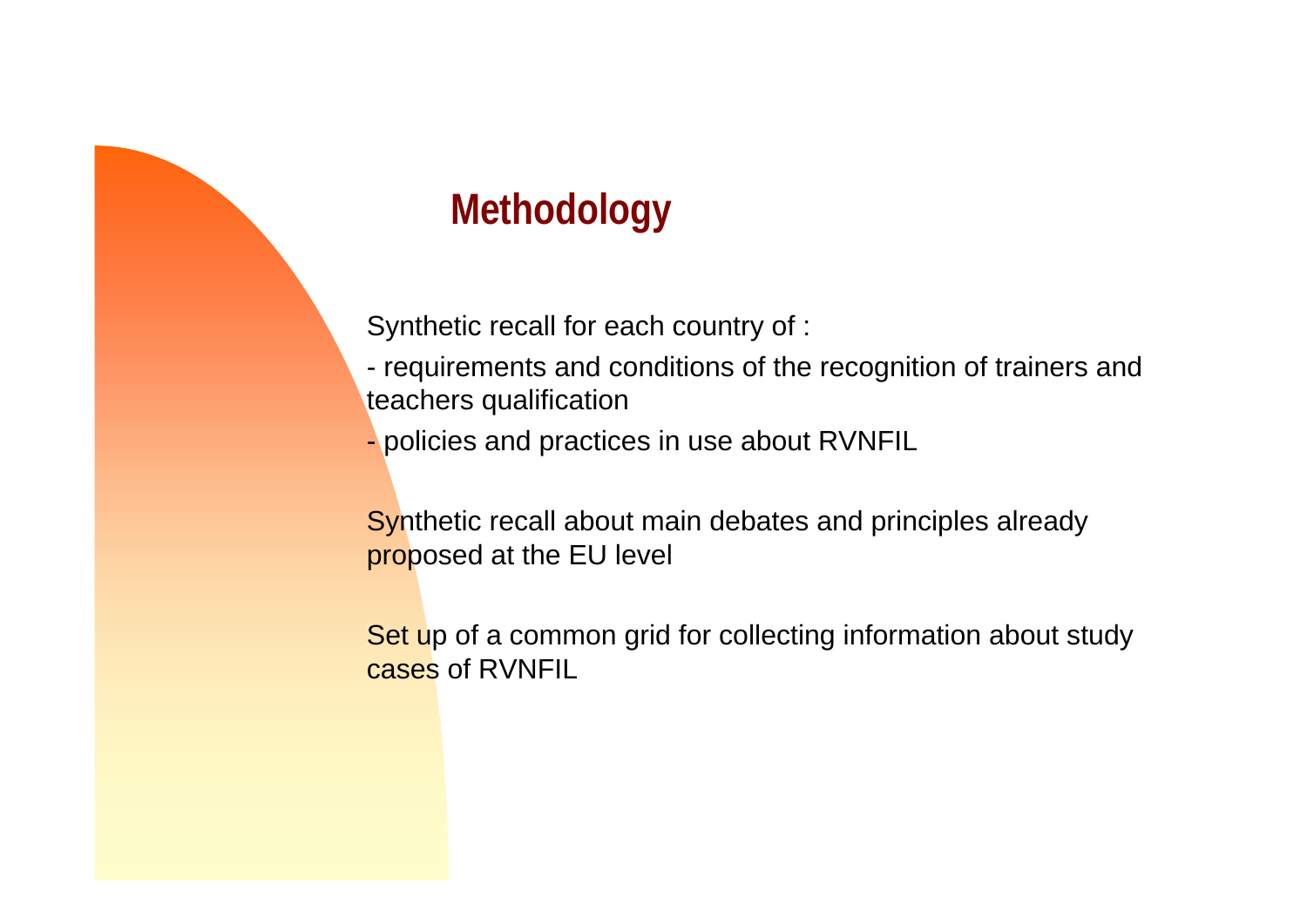#### **The content of the grid**

Case studies describe actions already set up, or finished, or planed. They concern as well trainers as teachers.

Three dimensions were explored :

- Context and aims of the action
- Processes and procedures used
- Quality control of the process

Added monographs give further information about the environment, policies and results of the action.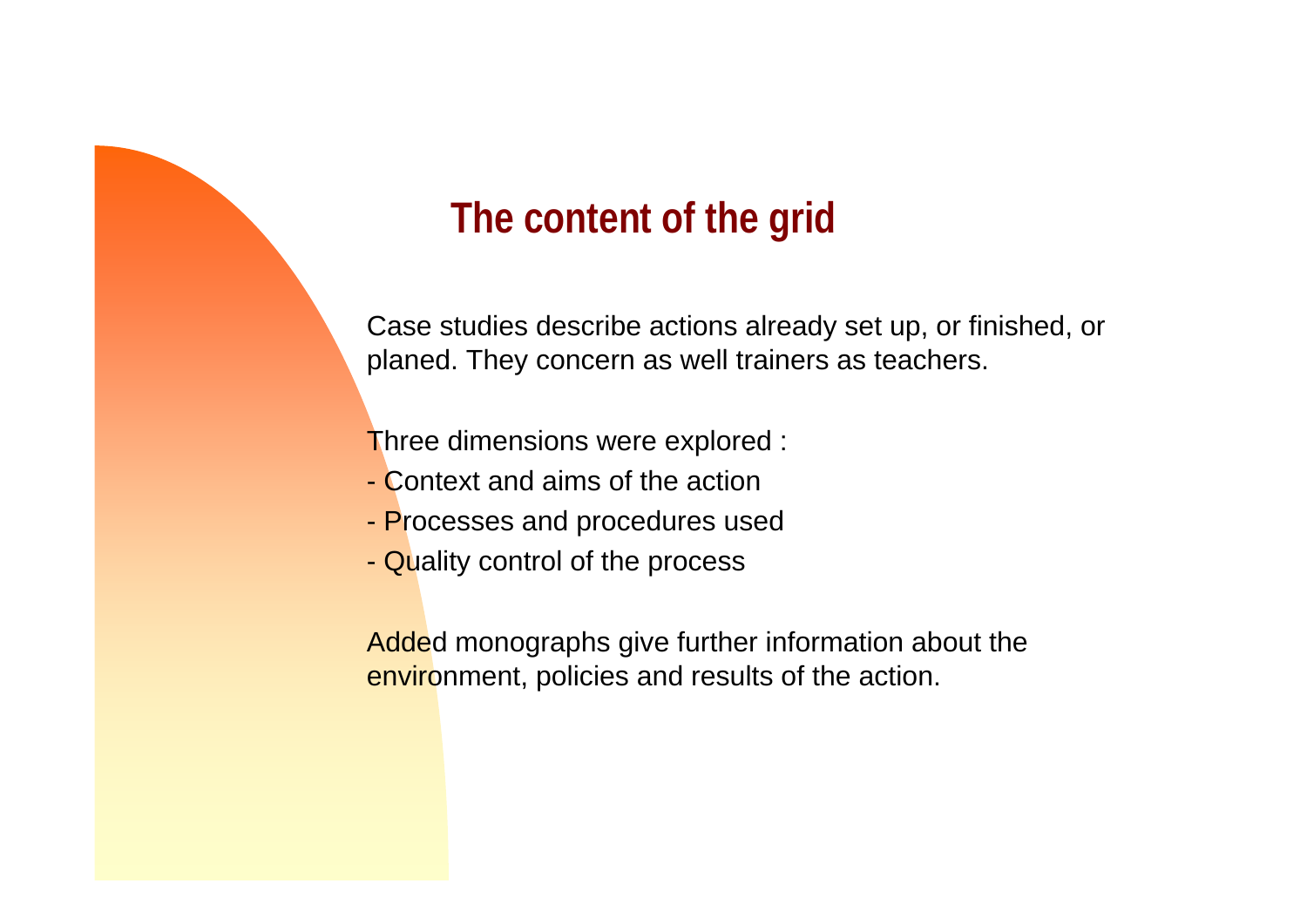#### **First results about 30 cases studied**

The recognition of trainers and teachers qualification is not based on the same principles and conditions for recruitment. Cases described follow this this distinction.

- they turn around the opportunity to got a degree or a diploma or an accreditation delivered by a University when teachers are concerned.

- when they concern trainers the objectives turn around quality process organised by employers to develop trainers qualification.

RVNFIL can be develop in countries where exists already a national policy allowing such practices. If not they concern only experimentation. Generally trainers and teachers are forgotten in RVNFIL policies and actions.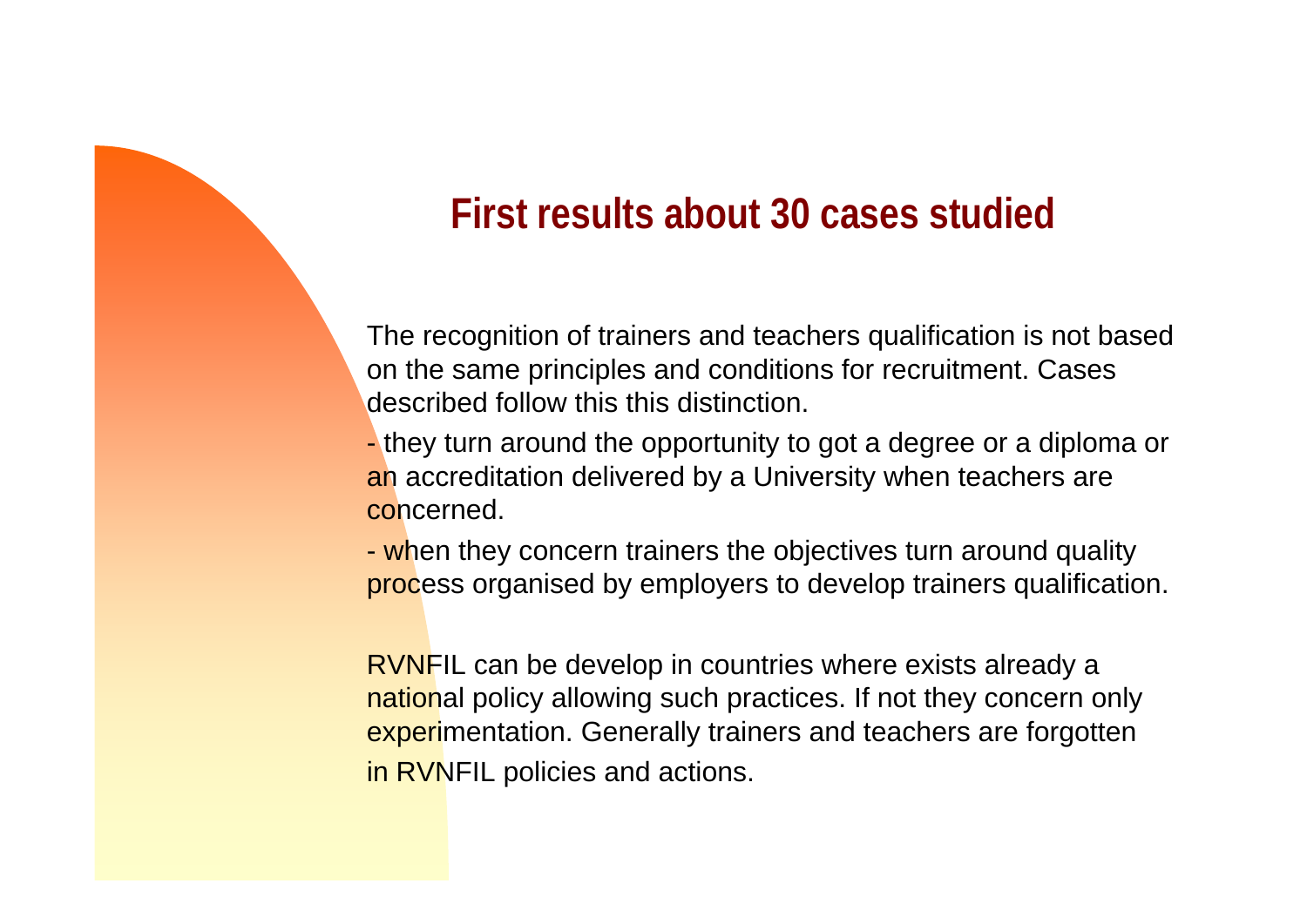### **Purposes pursued through RVNFIL actions**

| <b>Purposes</b>                                                                                                                | <b>Teachers</b> | <b>Trainers</b> |
|--------------------------------------------------------------------------------------------------------------------------------|-----------------|-----------------|
|                                                                                                                                |                 |                 |
| <b>Exemption of prerequisites to entry in a training</b>                                                                       |                 |                 |
| <b>Exemption</b> of some part(s) or modules of training program                                                                | $\overline{2}$  |                 |
| Deliverance of a unit integrated within formal study                                                                           |                 |                 |
| Accreditation of units or credits concerning pedagogical as well<br>as general aspects leading to an award (diploma or degree) | 6               | 5               |
| Gain of the whole of an award (diploma or degree)                                                                              |                 |                 |
| Gain of part or the whole of a qualification or a competencies<br>title recognising professional skills                        |                 | 5               |
| Appointment as a trainer                                                                                                       |                 | 3               |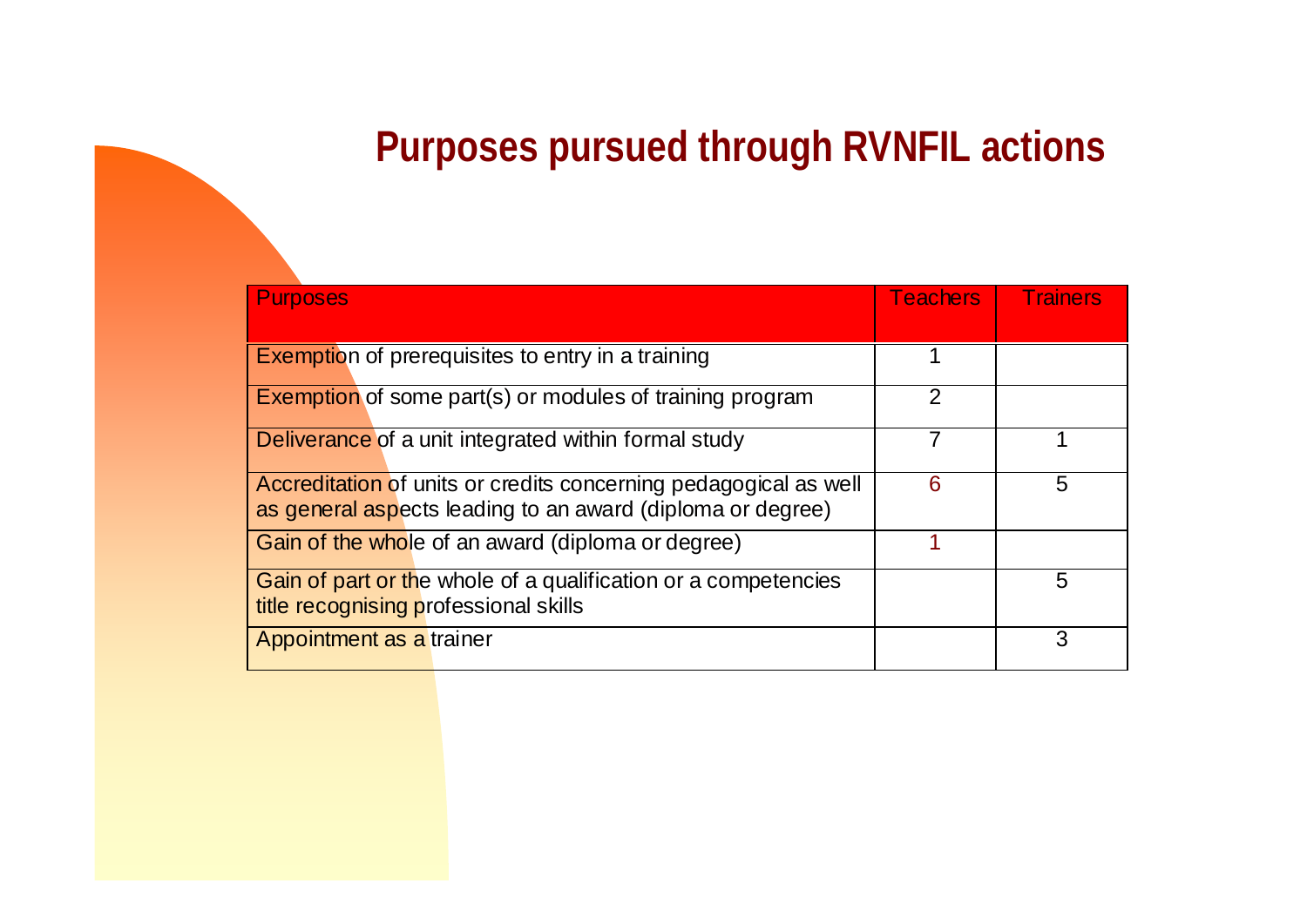